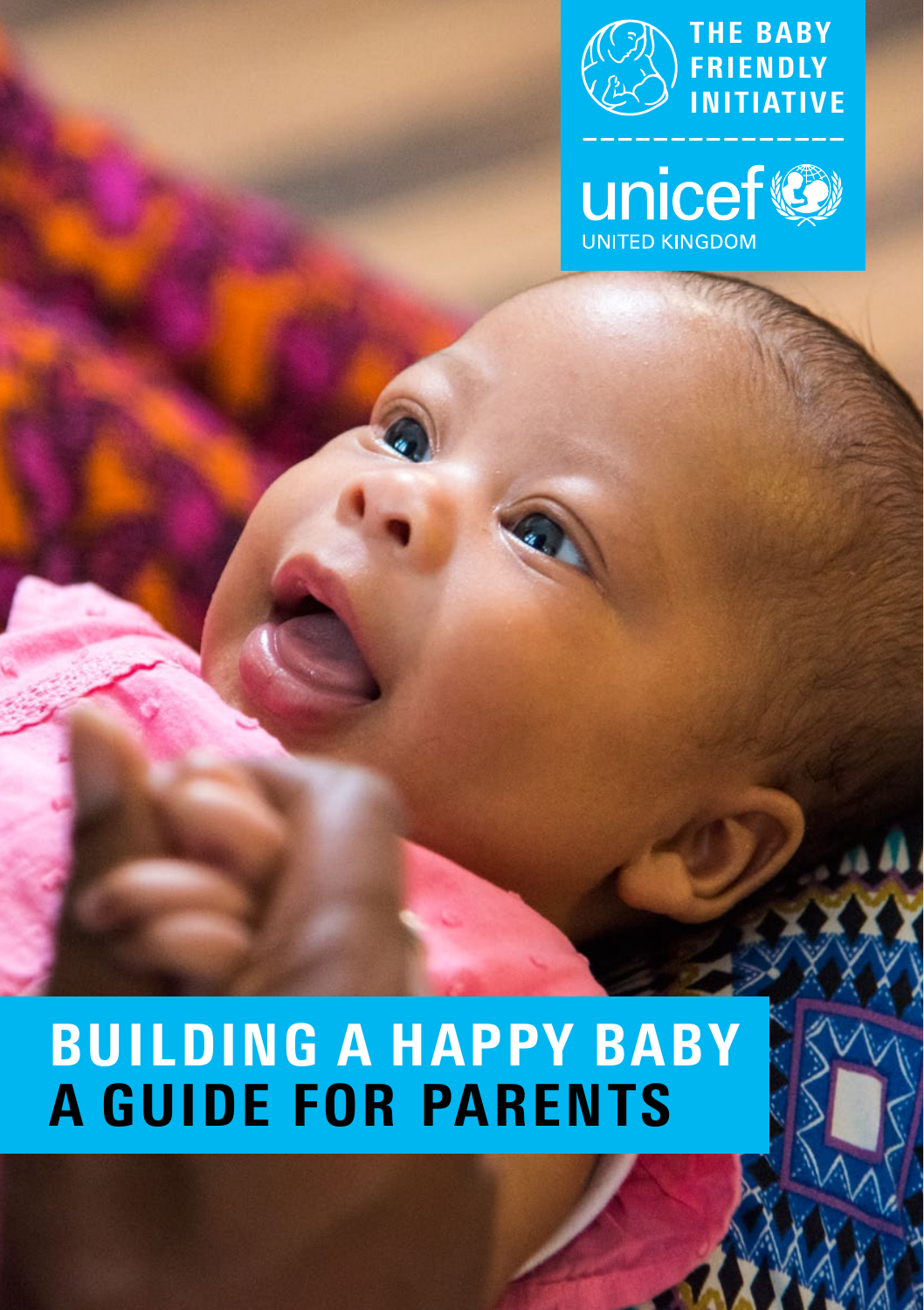## A LITTLE BIT OF SCIENCE

New babies have a strong need to be close to their parents, as this helps them to feel secure and loved. When babies feel secure they release a hormone called oxytocin, which acts like a fertiliser for their growing brain, helping them to be happy babies and more confident children and adults. Holding, smiling and talking to your baby also releases oxytocin in you, which helps you to feel calm and happy.



Babies become spoilt and demanding if they are given too much attention.

#### MYTH **V** REALITY

When babies' needs for love and comfort are met, they will be calmer and grow up to be more confident.

New babies have a strong need to be close to their parents, as this helps them to feel secure and loved.

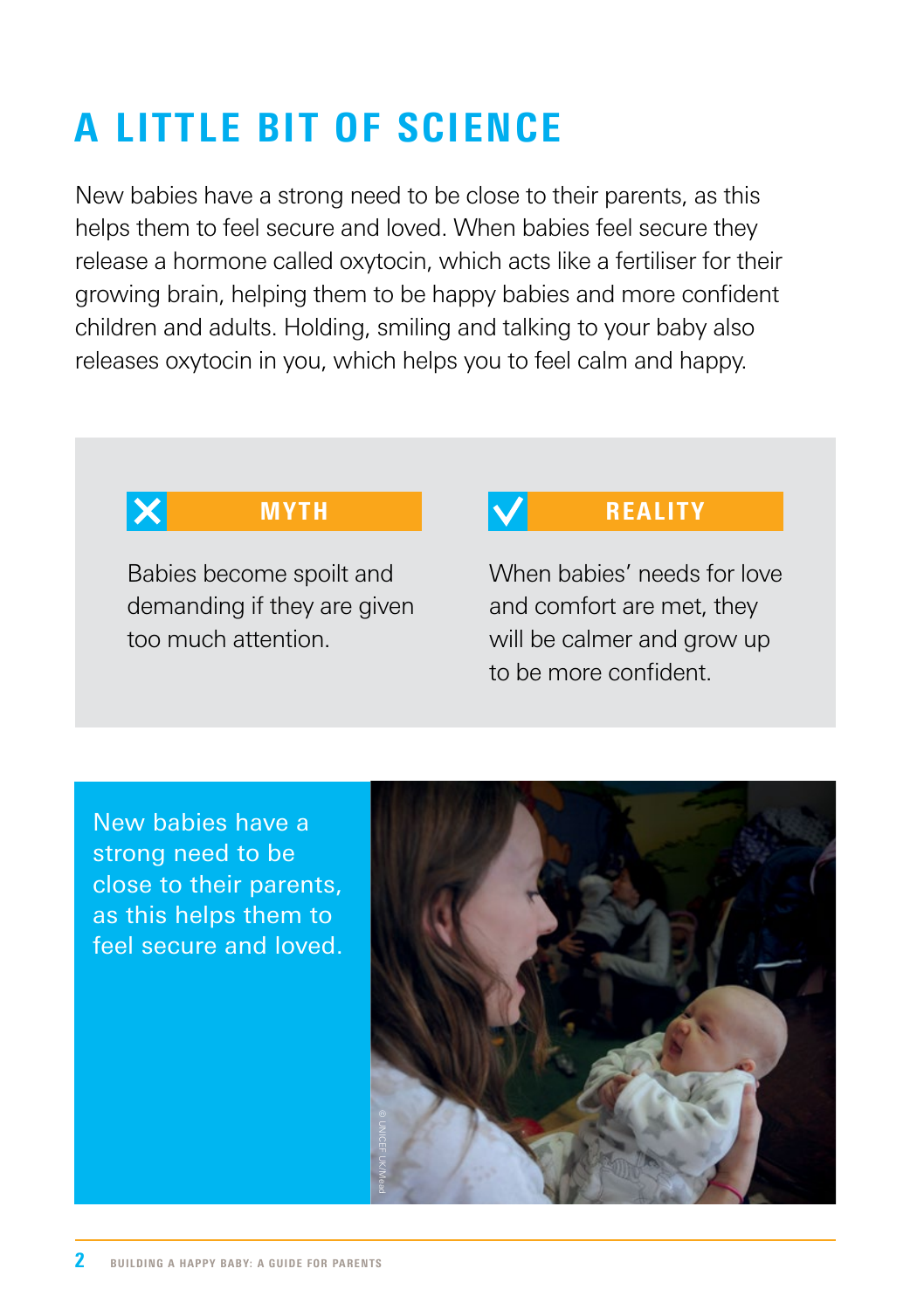## GETTING STARTED

During pregnancy, your baby's brain is growing very quickly and you can help this growth by taking some time out to relax and talk to him, to stroke your bump and maybe play some music to him. Encourage other close family members to do the same.

You can help your baby's brain development during pregnancy by talking, reading, stroking and playing music.

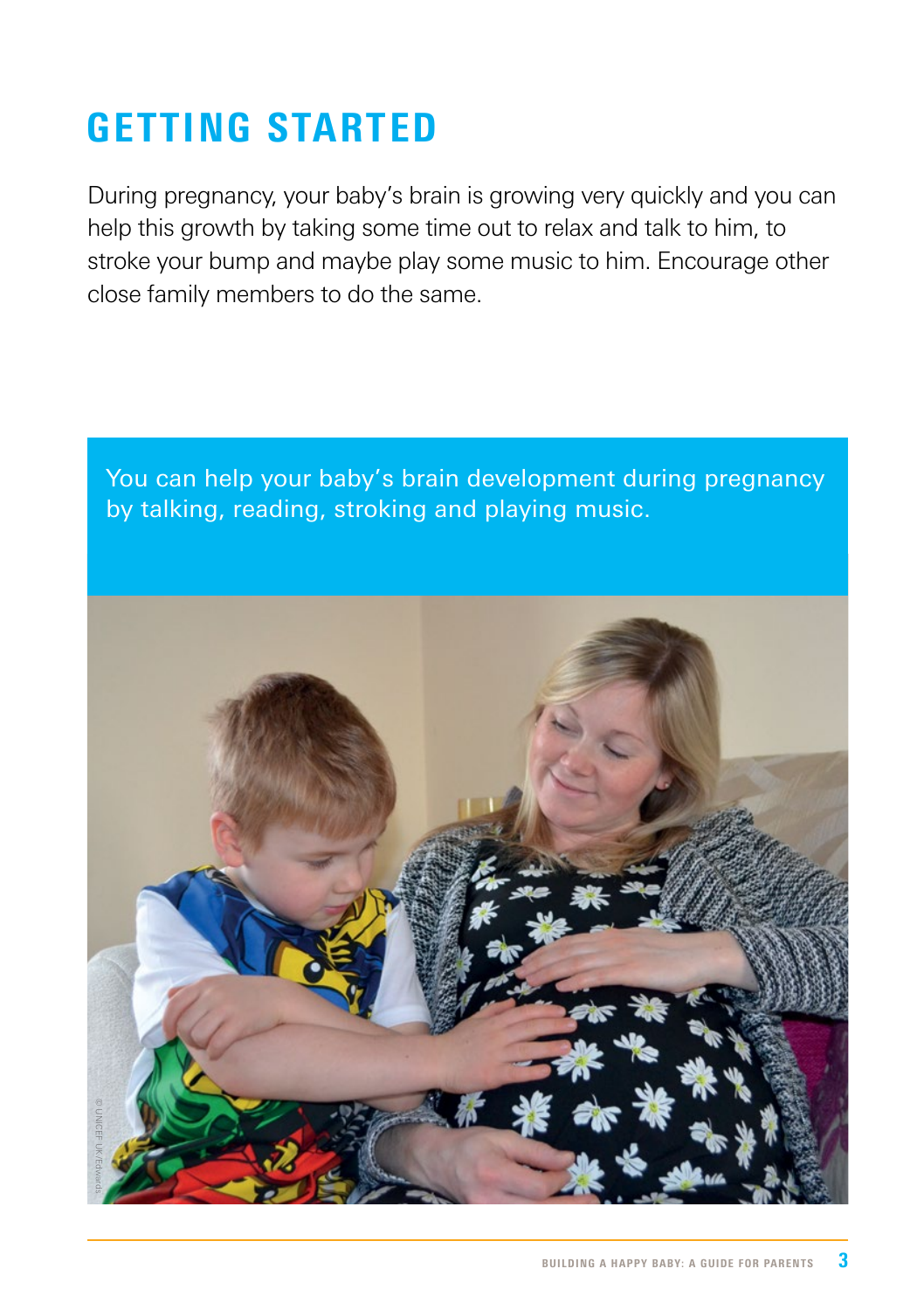## MEETING YOUR BABY FOR THE FIRST TIME

After your baby is born, hold him against your skin as soon as possible, and for as long as you want. This will calm him and give you both the chance to rest, keep warm and get to know each other.

If you want to breastfeed, this is a great time to start as your baby might move towards the breast and work out the best way to suckle for himself. Breastfeeding also releases lots of oxytocin in baby and mother, which will help you to feel close and connected.

If you choose to bottle feed, giving the first feed in skin contact while holding your baby close and looking into his eyes will also help you bond.

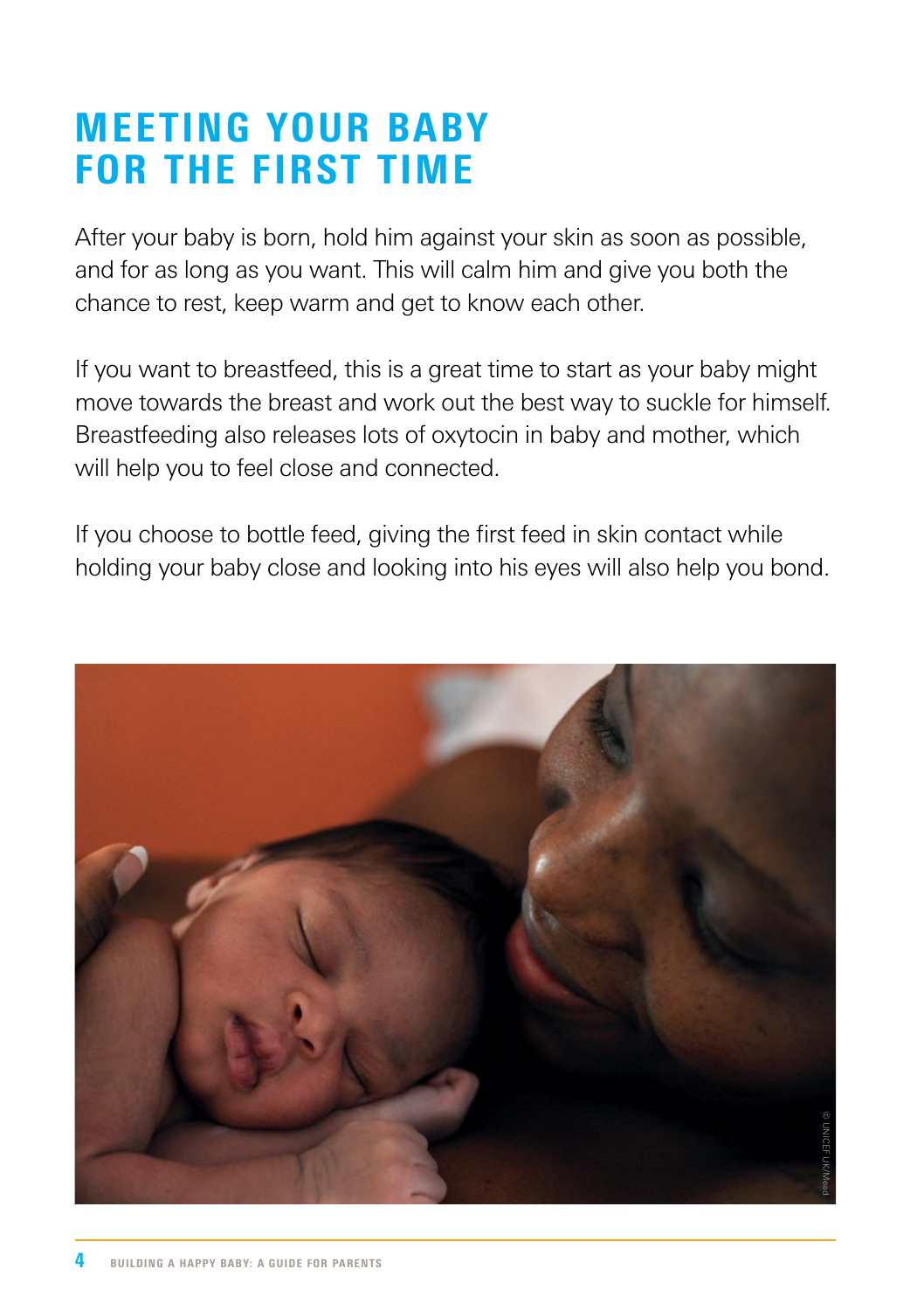## EARLY DAYS

Keep your baby close to you so that you start to recognise the signals he makes to tell you he is hungry or wants a cuddle. Responding to these signals will make your baby feel safe. Cuddling your baby next to your skin allows him to smell you and hear your heartbeat, which will comfort and calm him. This will also help you to feel calm and relaxed and will help with breastfeeding.

Breastfed babies cannot be overfed so you can use breastfeeding to soothe your baby and as a way of spending time together, or having a rest whenever you both want.

If you are bottle feeding, hold your baby close during feeds and look into his eyes. Learn to notice his cues that he wants to be fed and when he has had enough. If you and your partner try and give most of the feeds yourselves, this will help build up a close and loving bond with your baby. Continuing skin-to-skin contact can calm and comfort you both at any time.

## $\boldsymbol{\times}$

It's important to get babies into a routine as this makes your life easier.

#### MYTH **V** REALITY

Young babies are not capable of learning a routine. Responding to their cues for feeding and comfort makes babies feel secure, so they cry less, which makes your life easier too.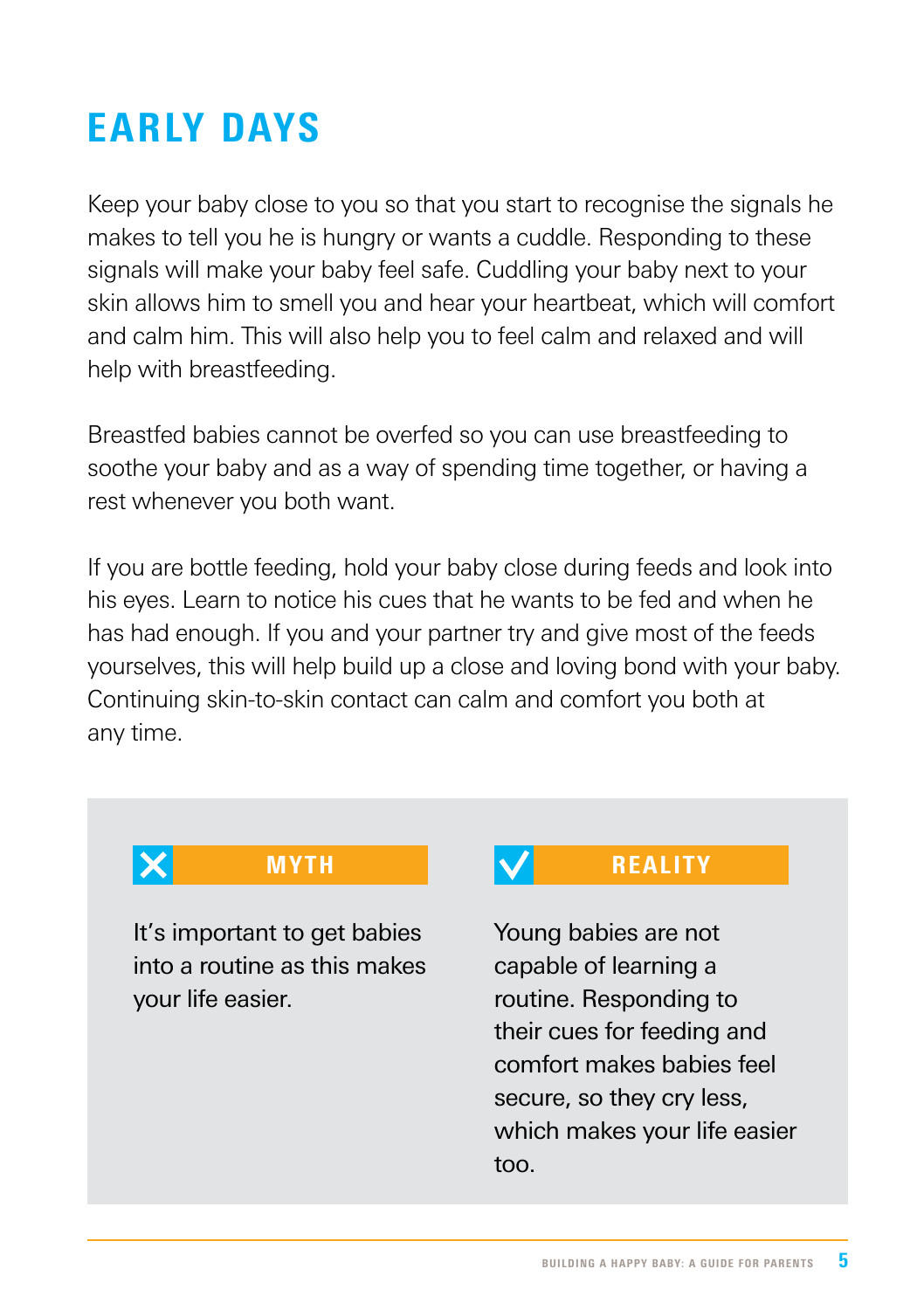## FINDING YOUR RHYTHM

Having a new baby can be challenging. However, as time goes by you will start to understand what your baby needs. This will help you settle into a rhythm that is right for you both. Responding to your baby's needs for food and comfort will not only support his brain development but will also help him feel secure, so he will cry less, which helps make your life easier too. Holding your baby when he is crying helps him to feel loved and secure, even if he doesn't stop crying straight away. Research shows that babies who are responded to in this way grow into more confident toddlers who are better able to deal with being away from their parents temporarily, rather than becoming clingy and spoilt. This again can help make life less stressful for you.

## $\boldsymbol{\times}$

You should leave babies to settle alone so that they learn to be independent.

#### MYTH **NATURALITY**

When babies are routinely left alone they think they have been abandoned, and so become more clingy and insecure when their parents return.

![](_page_5_Picture_6.jpeg)

Slings and parent-facing prams can help make your baby feel secure.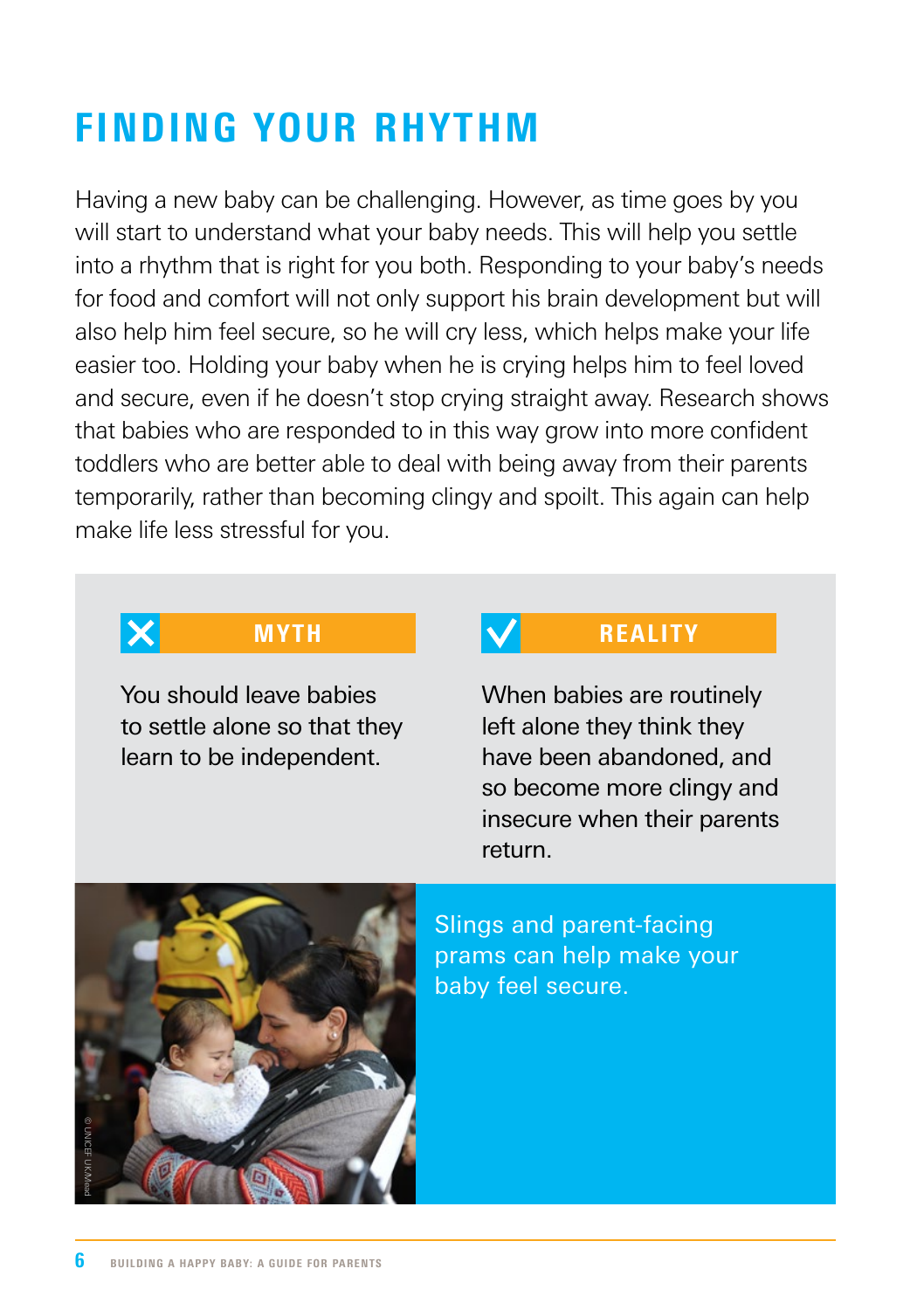$\boldsymbol{\times}$ 

Babies benefit from lots of toys to help them learn.

#### MYTH **V** REALITY

Looking at your face is the best way for babies to learn. Talking, listening and smiling triggers oxytocin and helps your baby's brain to grow.

![](_page_6_Picture_4.jpeg)

Finally, it can be reassuring to know that, despite all the pressure to buy expensive equipment and toys for your new baby, you don't really need to spend lots of money. What matters to your baby and his future development is having parents who love and care for him.

Becoming a new parent can be wonderful, but it can also be difficult. Persistent crying might indicate that your baby is unwell. Speak to your midwife or health visitor if you have any worries about being a new parent.